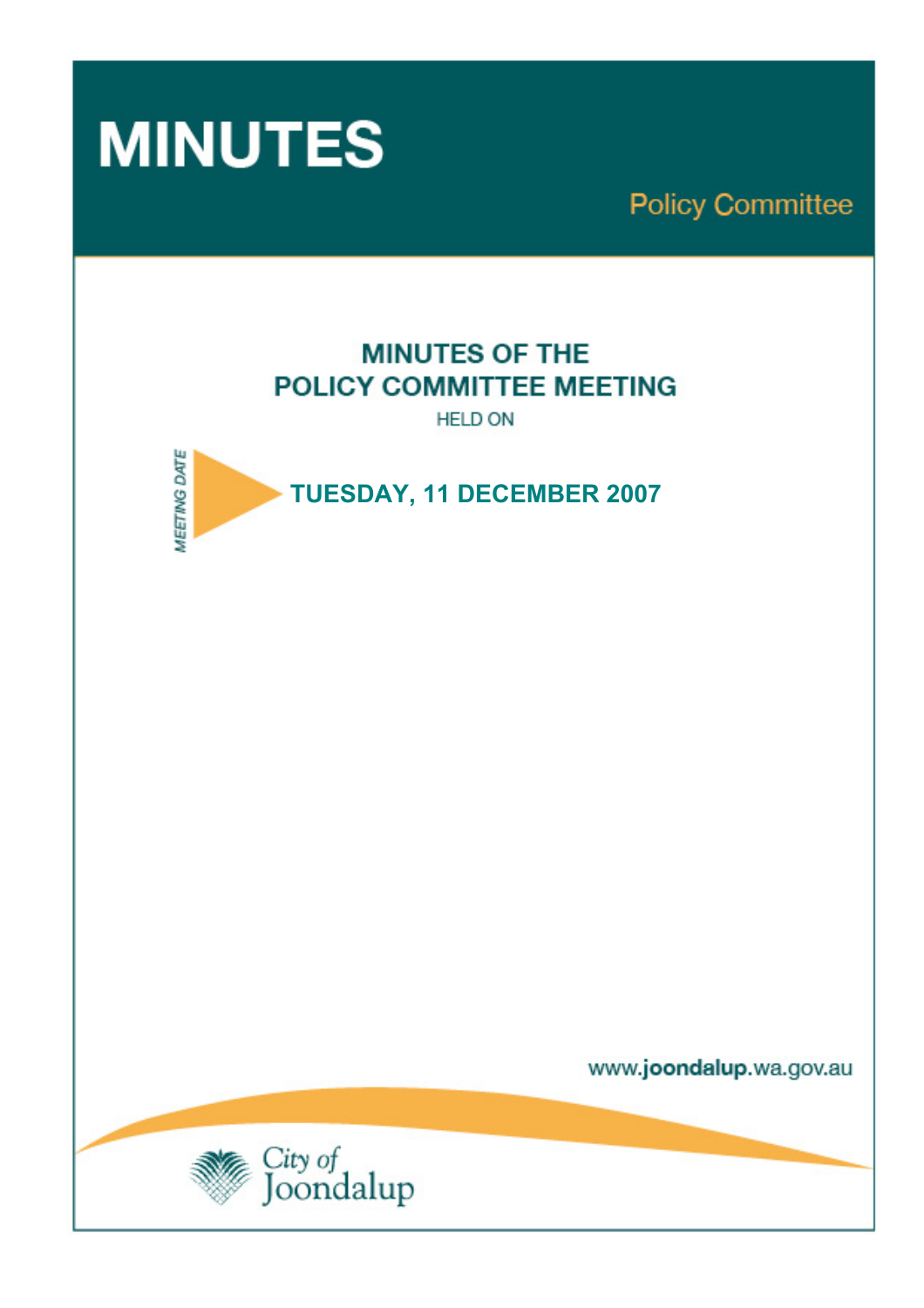# **CITY OF JOONDALUP**

#### **MINUTES OF THE POLICY COMMITTEE MEETING HELD IN CONFERENCE ROOM 2, JOONDALUP CIVIC CENTRE, BOAS AVENUE, JOONDALUP ON TUESDAY, 11 DECEMBER 2007**

#### **ATTENDANCE**

#### **Committee Members:**

| Cr Kerry Hollywood<br>Cr Trona Young                                        | <b>Presiding Person</b><br><b>Deputy Presiding Person</b> | North Ward<br>North Central Ward                     | Absent from 1737 hrs<br>to 1739 hrs |
|-----------------------------------------------------------------------------|-----------------------------------------------------------|------------------------------------------------------|-------------------------------------|
| Mayor Troy Pickard<br>Cr Marie Macdonald<br>Cr Mike Norman<br>Cr Fiona Diaz |                                                           | <b>Central Ward</b><br>South-West Ward<br>South Ward |                                     |
| Officers:                                                                   |                                                           |                                                      |                                     |

| Mr Garry Hunt     | <b>Chief Executive Officer</b>                       |
|-------------------|------------------------------------------------------|
| Mr Ian Cowie      | Director Governance and Strategy                     |
| Mr Mike Smith     | Manager Marketing Communications and Council Support |
| Ms Janet Harrison | Administrative Services Coordinator                  |

#### **DECLARATION OF OPENING**

The Presiding Person declared the meeting open at 1720 hrs.

#### **APOLOGIES/LEAVE OF ABSENCE**

Nil

#### **CONFIRMATION OF MINUTES**

#### MINUTES OF THE POLICY COMMITTEE MEETING HELD ON 20 NOVEMBER 2007

**MOVED Cr Norman SECONDED Mayor Pickard that the minutes of the meeting of the Policy Committee held on 20 November 2007 be confirmed as a true and correct record.** 

#### The Motion was Put and **CARRIED** (6/0)

**In favour of the Motion:** Crs Hollywood, Diaz, Macdonald, Norman and Young, Mayor Pickard

#### **ANNOUNCEMENTS BY THE PRESIDING PERSON WITHOUT DISCUSSION**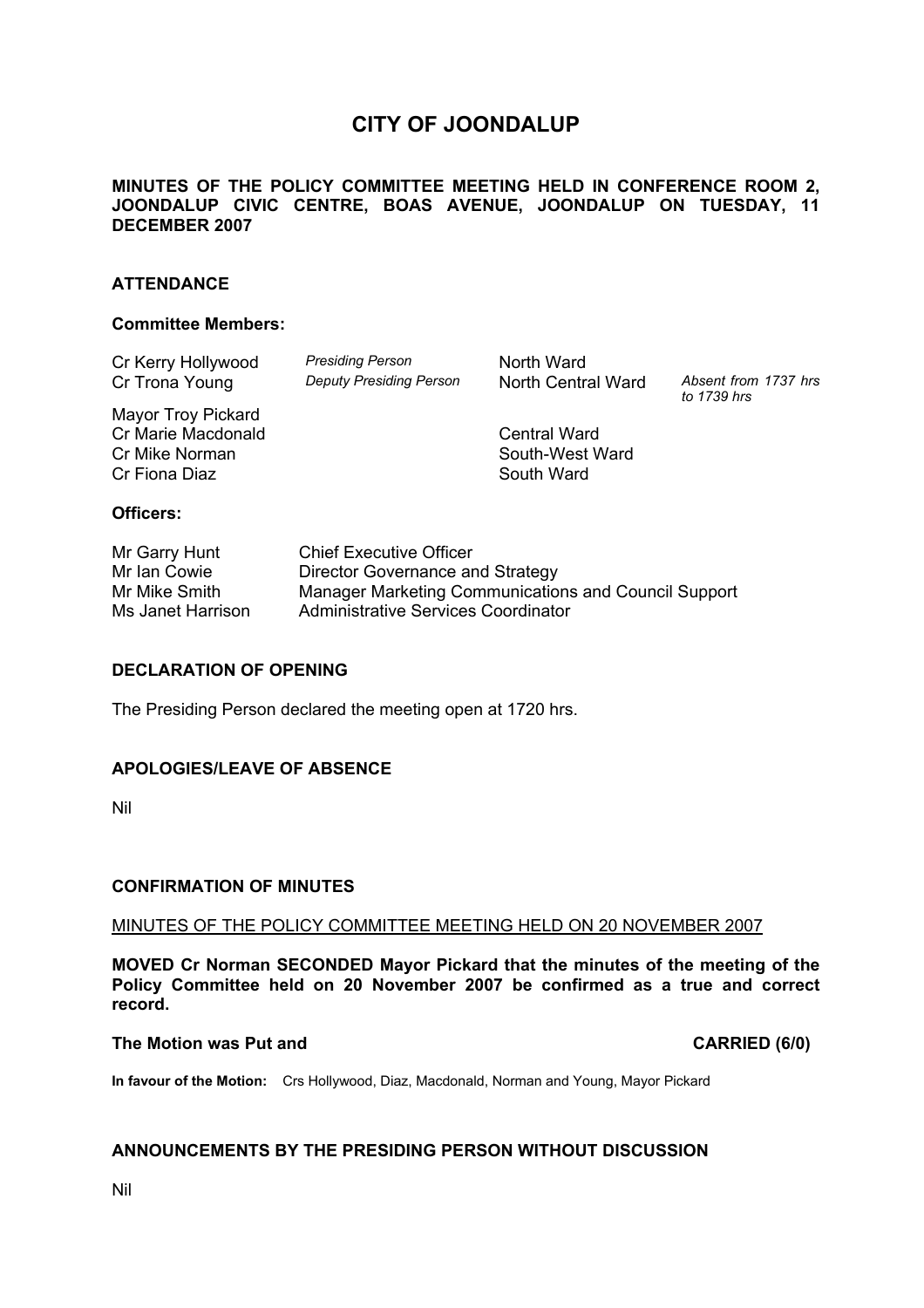#### **DECLARATIONS OF INTEREST**

Nil

#### **IDENTIFICATION OF MATTERS FOR WHICH THE MEETING MAY SIT BEHIND CLOSED DOORS**

Nil

#### **PETITIONS AND DEPUTATIONS**

Nil

**REPORTS** 

## **ITEM 1 REVISED CODE OF CONDUCT - CITY OF JOONDALUP – [08166, 09358]**

**WARD:** All

**RESPONSIBLE** Mr Ian Cowie **DIRECTOR:** Governance and Strategy

#### **PURPOSE**

For the Council to consider the adoption of a revised Code of Conduct.

#### **EXECUTIVE SUMMARY**

Recent changes and additions to legislation that governs the conduct of Council members, committee members and employees have been gazetted.

These changes relate to the conduct of council members as it establishes a disciplinary framework to deal with misconduct by any local government council member.

As a result, a revised Code of Conduct for the City has been prepared. Additional amendments have been made to ensure that the City's Code of Conduct contains various clauses relating to employees accepting gifts as a result of their employment.

#### **BACKGROUND**

Following the ordinary local government elections held on 20 October 2007, changes to legislation came into effect that relate to the conduct of council members.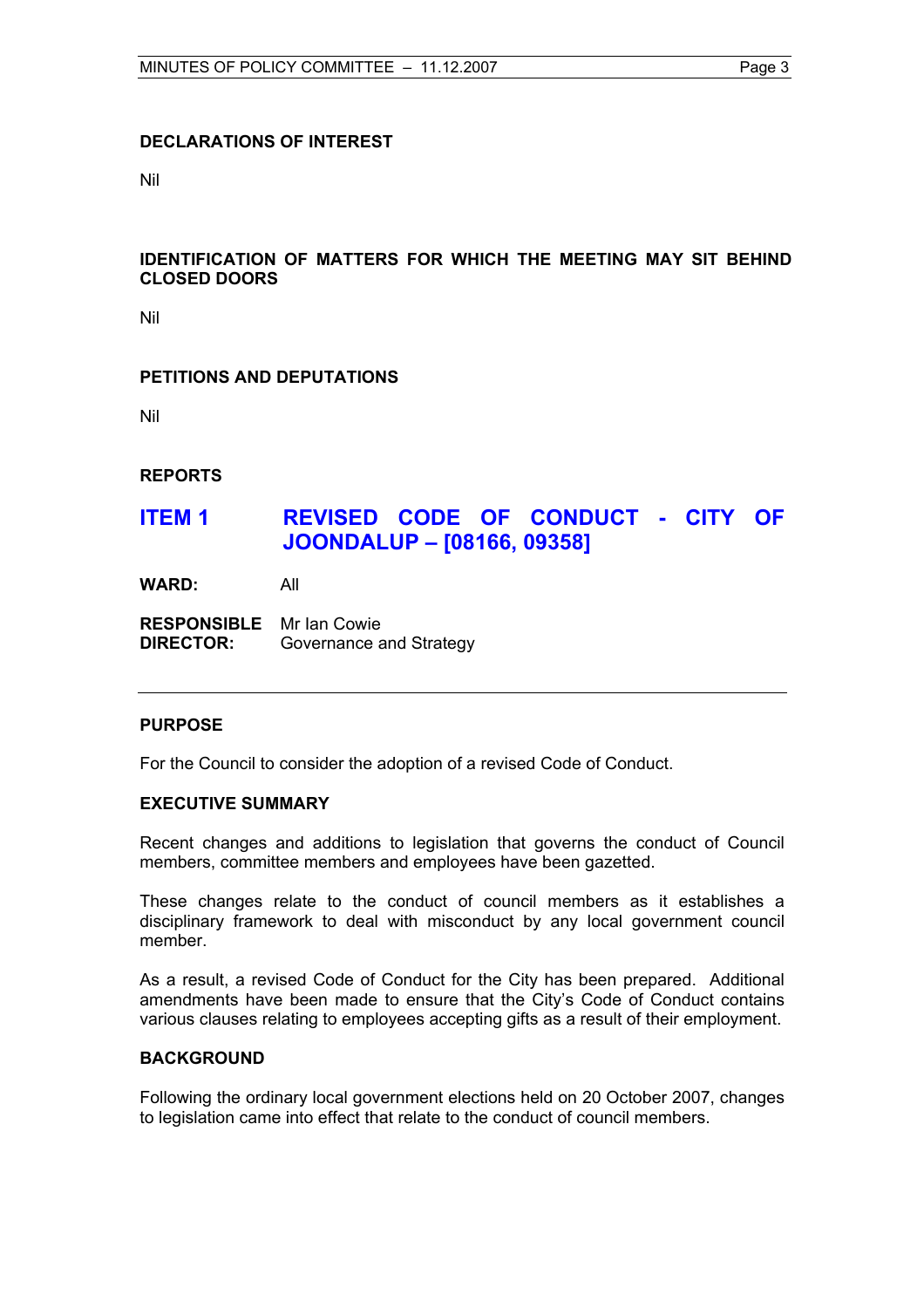#### **DETAILS**

#### **Issues and options considered:**

The options available are:

- To adopt the revised Code of Conduct that reflects the changes in legislation;
- Not accept the changes to the Code;
- To make amendments to the revised Code of Conduct.

#### **Link to Strategic Plan:**

Not applicable.

#### **Legislation – Statutory Provisions:**

The Local Government Act 1995 (the Act) was amended by the Local Government (Official Conduct) Amendment Act 2007. The amendments to the Act allowed for the Local Government (Rules of Conduct) Regulations 2007 to subsequently be gazetted.

Section 5.103 of the Local Government Act 1995 states: -

#### **Codes of conduct**

- 1. Every local government is to prepare or adopt a code of conduct to be observed by council members, committee members and employees.
- *2. [repealed]*
- 3. Regulations may prescribe codes of conduct or the content of, and matters in relation to, codes of conduct and any code of conduct or provision of a code of conduct applying to a local government under subsection (1) is of effect only to the extent to which it is not inconsistent with regulations.

The Local Government (Administration) Regulations 1996 were also amended pertaining to employees.

#### **Risk Management considerations:**

The failure to amend the City's Code of Conduct will result in a breach of the legislation.

#### **Policy implications:**

The City's current Code of Conduct is a Council Policy. The proposed revised Code of Conduct will replace the existing Code and will remain as a Council policy.

#### **Regional Significance:**

Not applicable.

#### **Sustainability implications:**

Not applicable.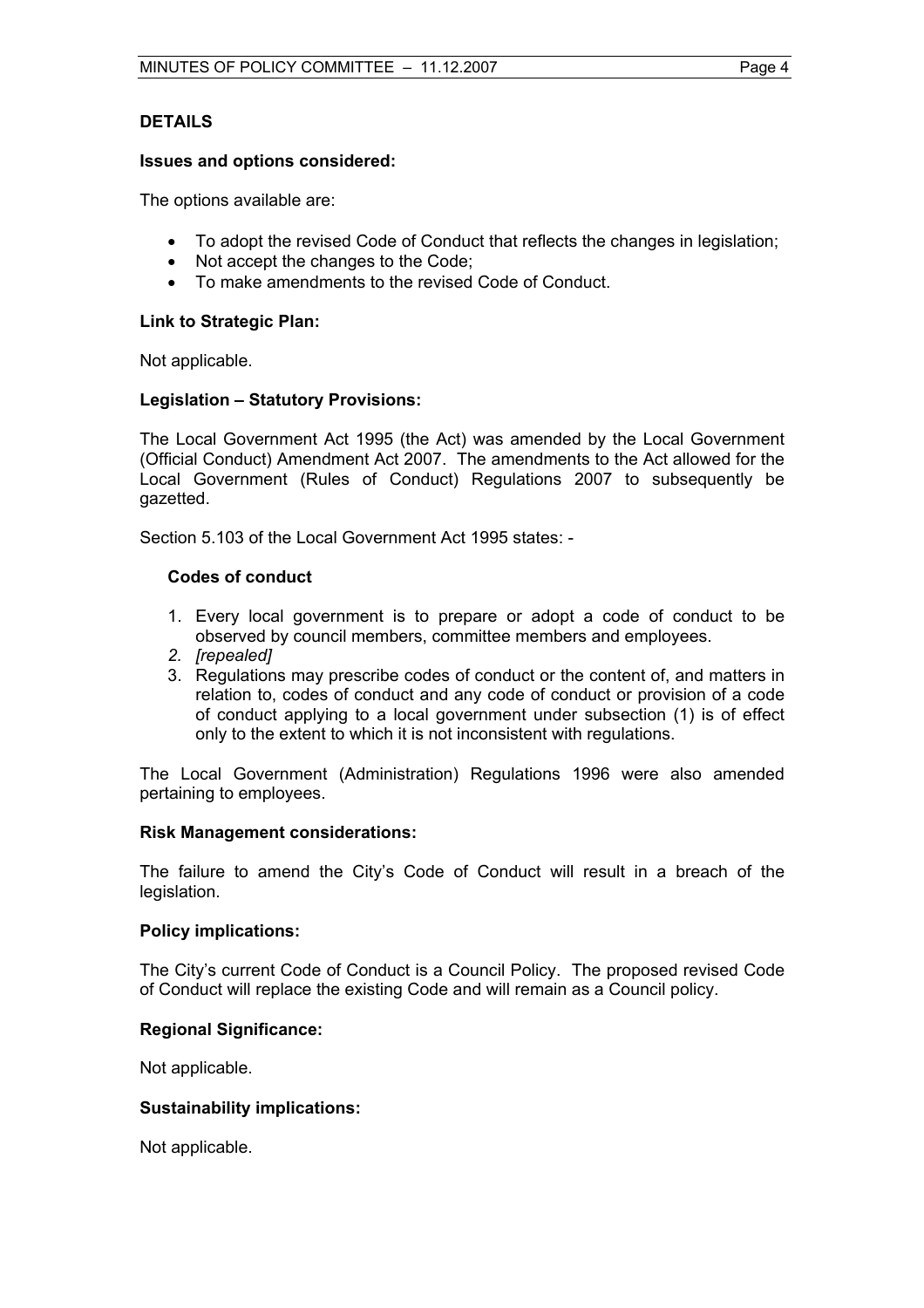#### **Consultation:**

When amending the legislation and introducing the new conduct regulations, the Department of Local Government consulted with the industry.

#### **COMMENT**

The Official Conduct Amendment Act only applies to council members and it establishes a disciplinary framework to deal with misconduct by any local government council member. The framework involves using a statewide standards panel to handle complaints about minor breaches of rules and empowering the State Administrative Tribunal (SAT) to review the conduct of members where the Act or regulations have been breached. Council members found to be in minor breach of rules may face penalties ranging from public censure and a public apology through to an order to undertake training. The SAT has additional powers to suspend a member for up to six months or bar a member from holding office in any local government for up to five years.

The *Local Government (Rules of Conduct) Regulations 2007* came into operation in conjunction with the amendments to the Act.

The regulations prescribe uniform rules of conduct for council members in relation to:

- standards of general behaviour
- behaviour at council or committee meetings
- misuse of local government resources
- relations with local government employees
- use of information
- securing unauthorised advantages or disadvantages
- disclosing certain interests (not financial)
- restrictions on receiving, and disclosure of, certain gifts.

In addition to the amendment to the Act and the introduction of the regulations that govern the conduct of council members only, the Local Government (Administration) Regulations 1996 were amended to include certain provisions to be included in the Code of Conduct relating to employees.

The revised Code of Conduct will apply to council members, committee members and employees and has been drafted to reflect the same rules that are contained within the Local Government (Rules of Conduct) Regulations 2007. While the Code will apply to all three parties, the Code predominately relates to committee members and employees as the recently introduced regulations govern the conduct of council members, and having a code that is not consistent with the regulations would create confusion.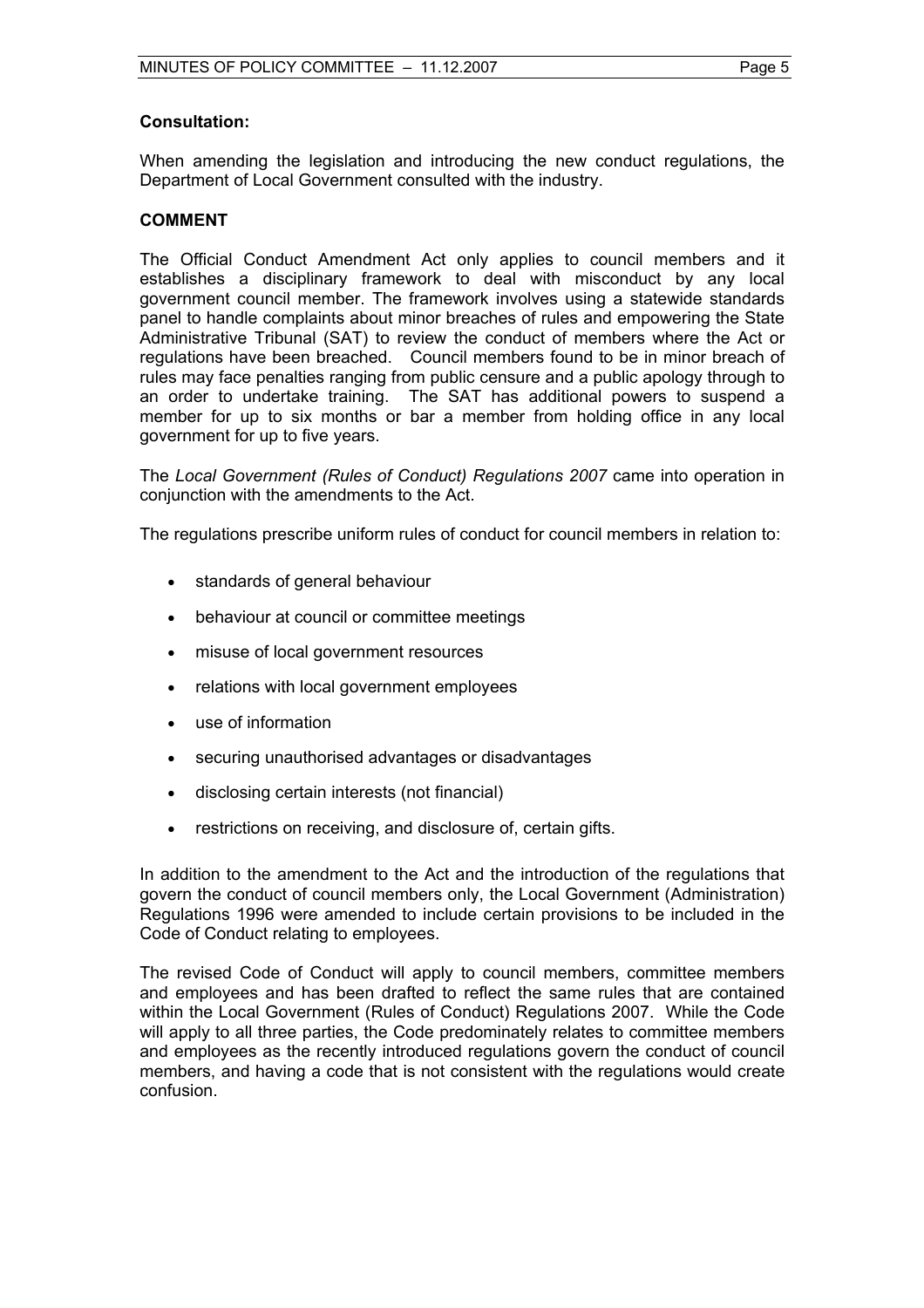#### **ATTACHMENTS**

Attachment 1 Revised Code of Conduct

#### **VOTING REQUIREMENTS**

Simple Majority

**MOVED Cr Norman SECONDED Cr Macdonald** that the Policy Committee RECOMMENDS that Council DELETES its existing Policy 4-1 – Code of Conduct and ADOPTS the revised Policy 4-1 - Code of Conduct forming Attachment 1 to this Report.

The Director Governance and Strategy provided an overview of the revised Code of Conduct. Discussion ensued.

*Cr Young left the Room at 1737 hrs and returned at 1739 hrs.* 

#### The Motion was Put and **LOST** (1/5)

**In favour of the Motion:** Cr Macdonald **Against the Motion:** Crs Hollywood, Young, Norman and Diaz, Mayor Pickard

**MOVED Mayor Pickard SECONDED Cr Young that the Policy Committee REQUESTS the Chief Executive Officer to undertake a more comprehensive review of Policy 4-1 – Code of Conduct in line with the revised regulations and existing policy, for presentation at the next available opportunity.** 

Discussion ensued. It was requested that the Director Governance and Strategy liaise with Elected Members in relation to the required content of the revised Code.

#### **The Motion was Put and CARRIED (5/1) CARRIED (5/1)**

**In favour of the Motion:** Crs Hollywood, Young, Norman and Diaz, Mayor Pickard **Against the Motion:** Cr Macdonald

#### **MOTIONS OF WHICH PREVIOUS NOTICE HAS BEEN GIVEN**

Nil.

#### **REQUESTS FOR REPORTS FOR FUTURE CONSIDERATION**

### **Items to be presented to the Committee**

The Chief Executive Officer advised that a number of requested reports will be presented to the next Policy Committee meeting.

### **Significant tree register**

Cr Norman requested a report in relation to the creation of a significant tree register.